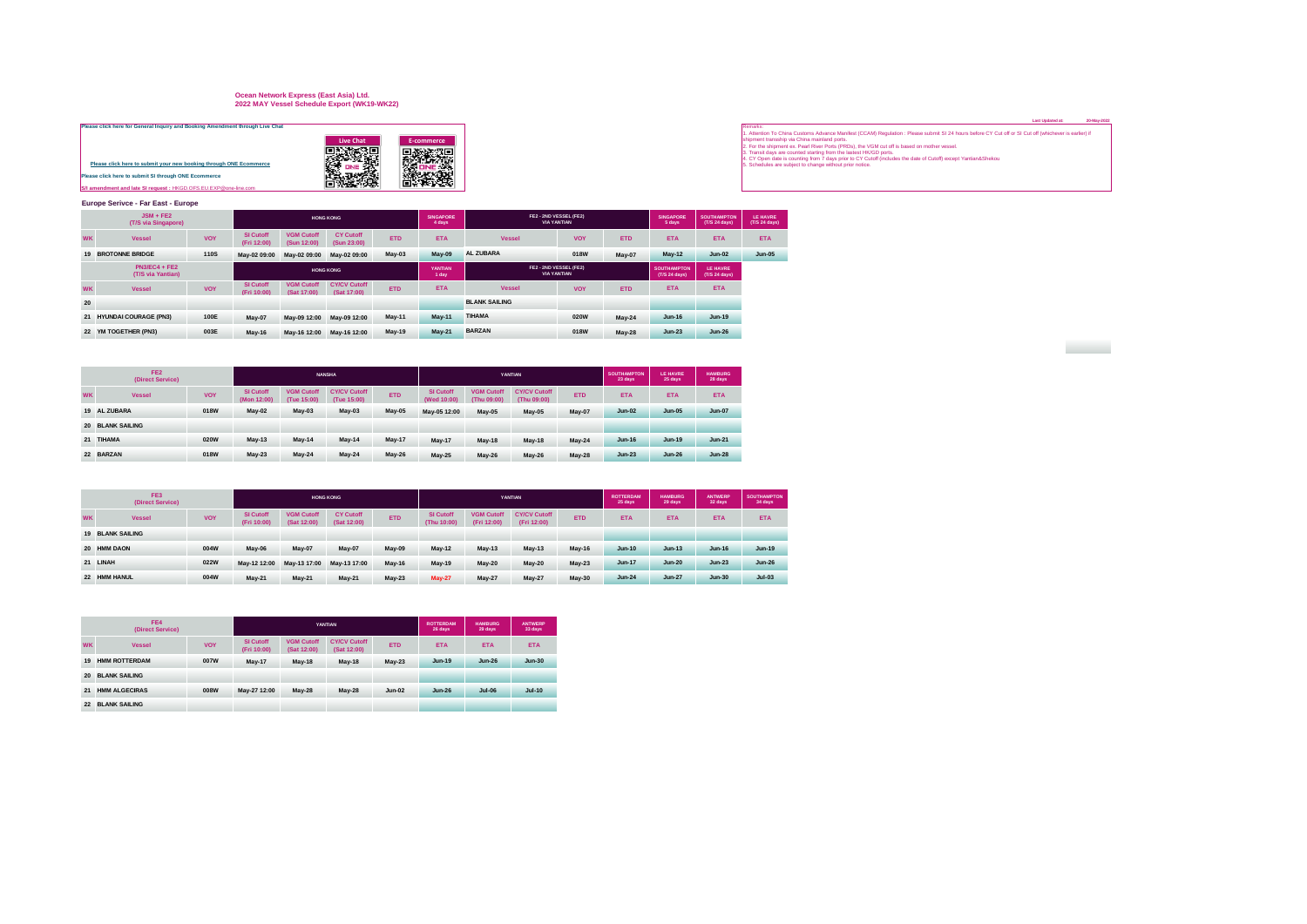## **Ocean Network Express (East Asia) Ltd. 2022 MAY Vessel Schedule Export (WK19-WK22)**

|                                                                                                                                                                                                       |                                                                                                                                                                             |                                      |                 | Last Upgaled at:<br>20-May-202                                                                                                                                                                                                                                                                                                                                                                                                                                                                                                                             |
|-------------------------------------------------------------------------------------------------------------------------------------------------------------------------------------------------------|-----------------------------------------------------------------------------------------------------------------------------------------------------------------------------|--------------------------------------|-----------------|------------------------------------------------------------------------------------------------------------------------------------------------------------------------------------------------------------------------------------------------------------------------------------------------------------------------------------------------------------------------------------------------------------------------------------------------------------------------------------------------------------------------------------------------------------|
| Please click here for General Inquiry and Booking Amendment through Live Chat                                                                                                                         |                                                                                                                                                                             |                                      |                 | Remar                                                                                                                                                                                                                                                                                                                                                                                                                                                                                                                                                      |
| Please click here to submit your new booking through ONE Ecommerce<br><b>Please click here to submit SI through ONE Ecommerce</b><br>S/I amendment and late SI request : HKGD.OFS.EU.EXP@one-line.com | <b>Live Chat</b><br><b>大学 大学 あんしゃ</b><br><b>第一次</b>                                                                                                                         | E-commerce<br><b>大学者 () () () ()</b> |                 | 1. Attention To China Customs Advance Manifest (CCAM) Regulation : Please submit SI 24 hours before CY Cut off or SI Cut off (whichever is earlier) if<br>shipment transship via China mainland ports.<br>2. For the shipment ex. Pearl River Ports (PRDs), the VGM cut off is based on mother vessel.<br>3. Transit days are counted starting from the lastest HK/GD ports.<br>4. CY Open date is counting from 7 days prior to CY Cutoff (includes the date of Cutoff) except Yantian&Shekou<br>5. Schedules are subject to change without prior notice. |
| <b>Europe Serivce - Mediterranean</b>                                                                                                                                                                 |                                                                                                                                                                             |                                      |                 |                                                                                                                                                                                                                                                                                                                                                                                                                                                                                                                                                            |
| <b>JSM + MD1 (T/S Via Singanore)</b>                                                                                                                                                                  | $\mathcal{L}^{\text{max}}_{\text{max}}$ and $\mathcal{L}^{\text{max}}_{\text{max}}$ and $\mathcal{L}^{\text{max}}_{\text{max}}$ and $\mathcal{L}^{\text{max}}_{\text{max}}$ | <b>OBJORODE</b>                      | M <sub>D1</sub> | $\alpha$<br><b>CONTAINS</b>                                                                                                                                                                                                                                                                                                                                                                                                                                                                                                                                |

|           | JSM + MD1 (T/S Via Singapore)<br><b>MD1 (Direct Service)</b> |             |                                 |                                  | <b>HONG KONG</b>                       |            | <b>SINGAPORE</b><br>4 days | MD <sub>1</sub><br>(Direct Service) |            |                                 |                                  | <b>SHEKOU</b>                      |               | <b>SINGAPORE</b><br>5 days | <b>DAMIETTA</b><br>(T/S 16 days) | <b>BARCELONA</b><br>(T/S 22 days) | <b>VALENCIA</b><br>(T/S 24 days) | <b>GENOA</b><br>(T/S 28 days) |
|-----------|--------------------------------------------------------------|-------------|---------------------------------|----------------------------------|----------------------------------------|------------|----------------------------|-------------------------------------|------------|---------------------------------|----------------------------------|------------------------------------|---------------|----------------------------|----------------------------------|-----------------------------------|----------------------------------|-------------------------------|
| <b>WK</b> | Vessel                                                       | <b>VOY</b>  | <b>SI Cutoff</b><br>(Fri 12:00) | <b>VGM Cutoff</b><br>(Sun 12:00) | <b>CY Cutoff</b><br>(Sun 23:00)        | <b>ETD</b> | <b>ETA</b>                 | <b>Vessel</b>                       | <b>VOY</b> | <b>SI Cutoff</b><br>(Wed 10:00) | <b>VGM Cutoff</b><br>(Thu 15:00) | <b>CY/CV Cutoff</b><br>(Thu 15:00) | <b>ETD</b>    | <b>ETA</b>                 | <b>ETA</b>                       | <b>ETA</b>                        | <b>ETA</b>                       | <b>ETA</b>                    |
| 19        |                                                              |             |                                 |                                  |                                        |            |                            | <b>BLANK SAILING</b>                |            |                                 |                                  |                                    |               |                            |                                  |                                   |                                  |                               |
|           | 20 GSL ELIZABETH                                             | 024S        |                                 |                                  | May-06 09:00 May-06 09:00 May-06 09:00 | May-06     | <b>May-15</b>              | <b>ALULA EXPRESS</b>                | 025W       | <b>May-11</b>                   | <b>May-12</b>                    | $May-12$                           | May-14        | <b>May-18</b>              | $Jun-03$                         | <b>Jun-09</b>                     | $Jun-11$                         | $Jun-16$                      |
|           | 21 BANGKOK BRIDGE                                            | <b>132S</b> |                                 | May-11 09:00 May-11 09:00        | May-11 09:00                           | $May-13$   | <b>May-20</b>              | <b>AL RIFFA</b>                     | 020W       | <b>May-18</b>                   | <b>May-19</b>                    | May-19                             | <b>May-21</b> | $May-25$                   | $Jun-10$                         | $Jun-16$                          | $Jun-18$                         | $Jun-23$                      |
|           | 22 MOL ENDOWMENT                                             | <b>060S</b> | $May-20$                        | $May-22$                         | <b>May-22</b>                          | $May-23$   | <b>May-30</b>              | <b>MILANO BRIDGE</b>                | 019W       | $May-25$                        | <b>May-26</b>                    | <b>May-26</b>                      | <b>May-28</b> | $Jun-01$                   | $Jun-17$                         | $Jun-23$                          | $Jun-25$                         | <b>Jun-30</b>                 |

|           | JSM + MD2 (T/S Via Singapore)<br><b>MD2 (Direct Service)</b> |             |                                 |                           | <b>HONG KONG</b>                            |            | <b>SINGAPORE</b><br>4 days | MD2<br>(Direct Service) |            |                                 |                                  | <b>SHEKOU</b>                      |            | <b>SINGAPORE</b><br>4 days | <b>PIRAEUS</b><br>(T/S 16 days) | <b>GENOA</b><br>(T/S 20 days) | <b>LA SPEZIA</b><br>(T/S 22 days) | <b>FOS</b><br>(T/S 25 days) |
|-----------|--------------------------------------------------------------|-------------|---------------------------------|---------------------------|---------------------------------------------|------------|----------------------------|-------------------------|------------|---------------------------------|----------------------------------|------------------------------------|------------|----------------------------|---------------------------------|-------------------------------|-----------------------------------|-----------------------------|
| <b>WK</b> | Vessel                                                       | <b>VOY</b>  | <b>SI Cutoff</b><br>(Fri 12:00) | <b>VGM Cutoff</b>         | <b>CY Cutoff</b><br>(Sun 12:00) (Sun 23:00) | <b>ETD</b> | <b>ETA</b>                 | <b>Vessel</b>           | <b>VOY</b> | <b>SI Cutoff</b><br>(Thu 10:00) | <b>VGM Cutoff</b><br>(Fri 12:00) | <b>CY/CV Cutoff</b><br>(Fri 12:00) | <b>ETD</b> | <b>ETA</b>                 | <b>ETA</b>                      | ETA                           | <b>ETA</b>                        | <b>ETA</b>                  |
|           | <b>19 BROTONNE BRIDGE</b>                                    | <b>110S</b> | May-02 09:00                    | May-02 09:00 May-02 09:00 |                                             | May-03     | May-09                     | AFIF                    | 021W       | May-06                          | <b>May-10</b>                    | <b>May-10</b>                      | May-09     | $May-13$                   | <b>May-29</b>                   | $Jun-03$                      | $Jun-05$                          | $Jun-09$                    |
| 20        |                                                              |             |                                 |                           |                                             |            |                            | <b>BLANK SAILING</b>    |            |                                 |                                  |                                    |            |                            |                                 |                               |                                   |                             |
|           | 21 BANGKOK BRIDGE                                            | <b>132S</b> | May-11 09:00                    | May-11 09:00 May-11 09:00 |                                             | $May-13$   | $May-20$                   | <b>AL MURABBA</b>       | 021W       | <b>May-19</b>                   | $May-20$                         | <b>May-20</b>                      | $May-22$   | <b>May-27</b>              | $Jun-12$                        | <b>Jun-17</b>                 | $Jun-19$                          | $Jun-23$                    |
|           | 22 MOL ENDOWMENT                                             | 060S        | May-20                          | $Mav-22$                  | <b>May-22</b>                               | $May-23$   | <b>May-30</b>              | <b>ZEAL LUMOS</b>       | 004W       | <b>May-26</b>                   | <b>May-27</b>                    | <b>May-27</b>                      | $May-29$   | $Jun-03$                   | $Jun-19$                        | $Jun-24$                      | <b>Jun-26</b>                     | $Jun-30$                    |

| JSM + MD3 (T/S Via Singapore)<br><b>MD3 (Direct Service)</b> |             |                                 |                                        | <b>HONG KONG</b>                |            | <b>SINGAPORE</b><br>4 days | MD <sub>3</sub><br>(Direct Service) |            |                                 |                                  | <b>SHEKOU</b>                      |               | <b>SINGAPORE</b><br>4 days | <b>ASHDOD</b><br>(T/S 18 days) | <b>ISTANBUL</b><br>(T/S 22 days) | <b>IZMIT</b><br>(T/S 25 days) | <b>ALIAGA</b><br>(T/S 27 days) | <b>MERSIN</b><br>(T/S 31 days) |
|--------------------------------------------------------------|-------------|---------------------------------|----------------------------------------|---------------------------------|------------|----------------------------|-------------------------------------|------------|---------------------------------|----------------------------------|------------------------------------|---------------|----------------------------|--------------------------------|----------------------------------|-------------------------------|--------------------------------|--------------------------------|
| Vessel<br><b>WK</b>                                          | <b>VOY</b>  | <b>SI</b> Cutoff<br>(Fri 12:00) | (Sun 12:00)                            | <b>CY Cutoff</b><br>(Sun 23:00) | <b>ETD</b> | <b>ETA</b>                 | <b>Vessel</b>                       | <b>VOY</b> | <b>SI</b> Cutoff<br>(Thu 12:00) | <b>VGM Cutoff</b><br>(Fri 12:00) | <b>CY/CV Cutoff</b><br>(Fri 12:00) | ETD.          | <b>ETA</b>                 | <b>ETA</b>                     | <b>ETA</b>                       | <b>ETA</b>                    | <b>ETA</b>                     | <b>ETA</b>                     |
| <b>19 BROTONNE BRIDGE</b>                                    | <b>110S</b> |                                 | May-02 09:00 May-02 09:00 May-02 09:00 |                                 | $May-03$   | May-09                     | <b>LEVERKUSEN EXPRESS</b>           | 040W       | May-07 17:00                    | May-08                           | May-08                             | <b>May-10</b> | <b>May-12</b>              | $Mav-28$                       | $Jun-01$                         | $Jun-04$                      | <b>Jun-06</b>                  | $Jun-11$                       |
| 20                                                           |             |                                 |                                        |                                 |            |                            | <b>BLANK SAILING</b>                |            |                                 |                                  |                                    |               |                            |                                |                                  |                               |                                |                                |
| <b>21 BANGKOK BRIDGE</b>                                     | <b>132S</b> | May-11 09:00                    | May-11 09:00                           | May-11 09:00                    | $May-12$   | <b>May-20</b>              | YM WINDOW                           | 031W       | <b>May-19</b>                   | May-20                           | May-20                             | <b>May-22</b> | <b>May-26</b>              | $Jun-11$                       | $Jun-15$                         | $Jun-18$                      | <b>Jun-20</b>                  | $Jun-25$                       |
| 22 MOL ENDOWMENT                                             | 060S        | $May-20$                        | $Mav-22$                               | $May-22$                        | $May-23$   | <b>May-30</b>              | <b>LUDWIGSHAFEN EXPRESS</b>         | 038W       | <b>May-26</b>                   | $Mav-27$                         | <b>May-27</b>                      | May-29        | $Jun-02$                   | Jun-18                         | $Jun-22$                         | $Jun-25$                      | <b>Jun-27</b>                  | $Jul-02$                       |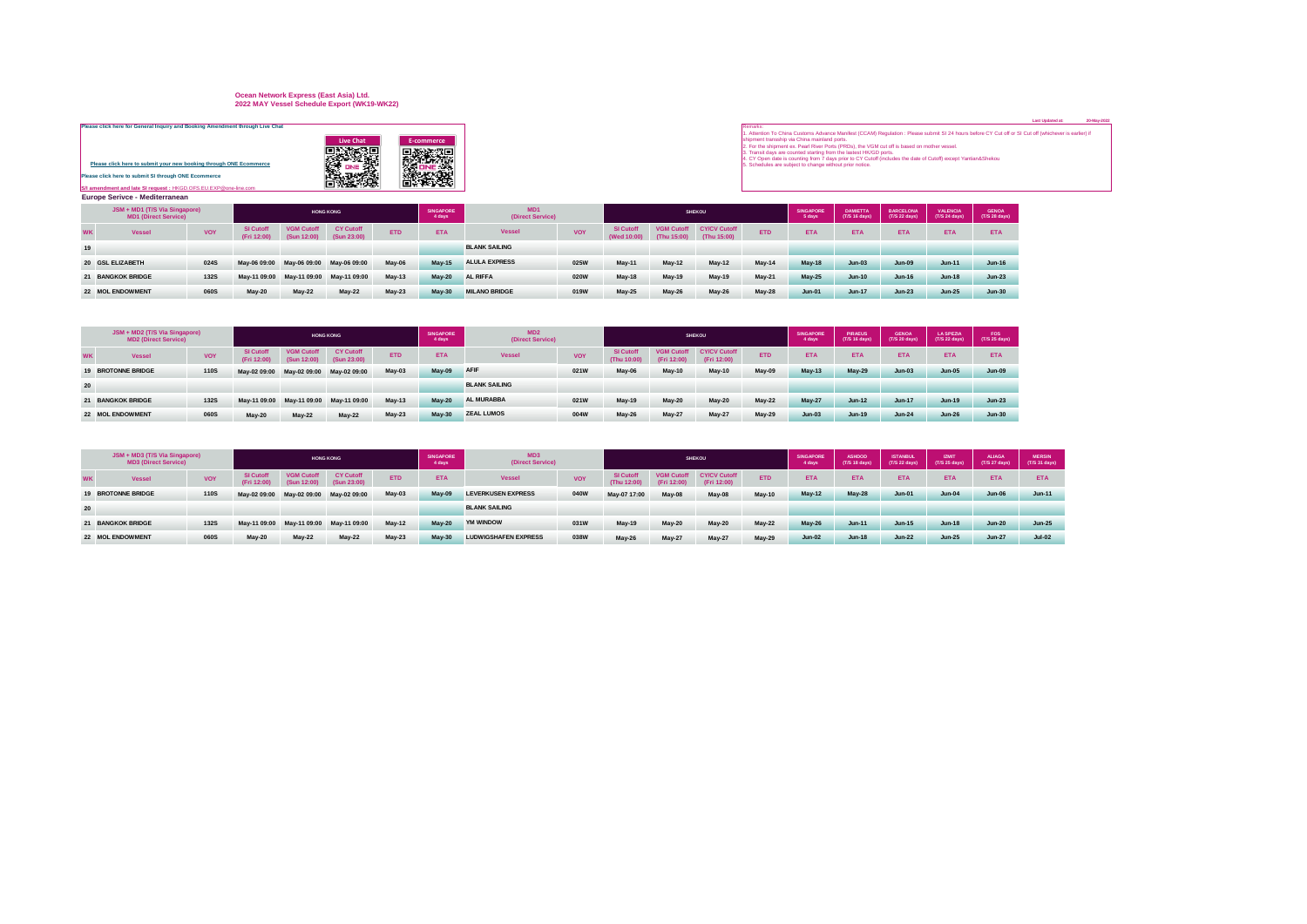# **Ocean Network Express (East Asia) Ltd. 2022 JUNE Schedule Export (WK23-WK27)**

| Please click here for General Inquiry and Booking Amendment through Live Chat |                  |   |
|-------------------------------------------------------------------------------|------------------|---|
|                                                                               | <b>Live Chat</b> |   |
|                                                                               |                  |   |
| Please click here to submit your new booking through ONE Ecommerce            |                  |   |
| Please click here to submit SI through ONE Ecommerce                          |                  | é |
| S/I amendment and late SI request: HKGD, OFS, EU, EXP @one-line.com           |                  |   |

|   | Live Chat | E-commerce |
|---|-----------|------------|
|   |           |            |
| e |           |            |
|   |           |            |
|   |           |            |
|   |           |            |

### **Europe Serivce - Far East - Europe**

|           | $PN3/EC4 + FE2$<br>(T/S via Yantian) |            |                          |                                  | <b>HONG KONG</b>                   |            | YANTIAN<br>1 day |                         | FE2 - 2ND VESSEL (FE2)<br><b>VIA YANTIAN</b> |            | <b>SOUTHAMPTON</b><br>(T/S 24 days) | LE HAVRE<br>(T/S 24 days) |
|-----------|--------------------------------------|------------|--------------------------|----------------------------------|------------------------------------|------------|------------------|-------------------------|----------------------------------------------|------------|-------------------------------------|---------------------------|
| <b>WK</b> | <b>Vessel</b>                        | <b>VOY</b> | SI Cutoff<br>(Fri 10:00) | <b>VGM Cutoff</b><br>(Sat 17:00) | <b>CY/CV Cutoff</b><br>(Sat 17:00) | <b>ETD</b> | <b>ETA</b>       | <b>Vessel</b>           | <b>VOY</b>                                   | <b>ETD</b> | <b>ETA</b>                          | <b>ETA</b>                |
| 23        |                                      |            |                          |                                  |                                    |            |                  | <b>BLANK SAILING</b>    |                                              |            |                                     |                           |
|           | 24 SEASPAN THAMES (PN3)              | 026E       | $Jun-01$                 | Jun-02 09:00                     | Jun-02 09:00                       | $Jun-04$   | <b>Jun-05</b>    | <b>MOL TRADITION</b>    | 017W                                         | $Jun-11$   | <b>Jul-07</b>                       | $Jul-10$                  |
|           | 25 TO BE NOMINATED                   |            |                          |                                  |                                    |            |                  | <b>AL DAHNA EXPRESS</b> | 018W                                         | $Jun-18$   | $Jul-14$                            | <b>Jul-17</b>             |
| 26        |                                      |            |                          |                                  |                                    |            |                  | <b>BLANK SAILING</b>    |                                              |            |                                     |                           |
| 27        | TO BE NOMINATED                      |            |                          |                                  |                                    |            |                  | <b>AL NEFUD</b>         | 019W                                         | $Jul-02$   | $Jul-28$                            | $Jul-31$                  |

|           | FE <sub>2</sub><br>(Direct Service) |      |                                 |                                  | <b>NANSHA</b>                      |            |                                 |                                  | YANTIAN                            | <b>SOUTHAMPTON</b><br>23 days | <b>LE HAVRE</b><br>25 days | <b>HAMBURG</b><br>28 days |            |
|-----------|-------------------------------------|------|---------------------------------|----------------------------------|------------------------------------|------------|---------------------------------|----------------------------------|------------------------------------|-------------------------------|----------------------------|---------------------------|------------|
| <b>WK</b> | <b>VOY</b><br><b>Vessel</b>         |      | <b>SI Cutoff</b><br>(Mon 12:00) | <b>VGM Cutoff</b><br>(Tue 15:00) | <b>CY/CV Cutoff</b><br>(Tue 15:00) | <b>ETD</b> | <b>SI Cutoff</b><br>(Wed 10:00) | <b>VGM Cutoff</b><br>(Thu 09:00) | <b>CY/CV Cutoff</b><br>(Thu 09:00) | <b>ETD</b>                    | <b>ETA</b>                 | <b>ETA</b>                | <b>ETA</b> |
|           | 23 BLANK SAILING                    |      |                                 |                                  |                                    |            |                                 |                                  |                                    |                               |                            |                           |            |
|           | 24 MOL TRADITION                    | 017W | $Jun-06$                        | <b>Jun-07</b>                    | <b>Jun-07</b>                      | $Jun-09$   | <b>Jun-08</b>                   | $Jun-09$                         | $Jun-09$                           | $Jun-11$                      | <b>Jul-07</b>              | $Jul-10$                  | $Jul-12$   |
|           | 25 AL DAHNA EXPRESS<br>018W         |      | $Jun-13$                        | <b>Jun-14</b>                    | $Jun-14$                           | $Jun-16$   | <b>Jun-15</b>                   | $Jun-16$                         | <b>Jun-16</b>                      | $Jun-18$                      | $Jul-14$                   | <b>Jul-17</b>             | $Jul-19$   |
|           | <b>26 BLANK SAILING</b>             |      |                                 |                                  |                                    |            |                                 |                                  |                                    |                               |                            |                           |            |
|           | 27 AL NEFUD                         | 019W | <b>Jun-27</b>                   | <b>Jun-28</b>                    | $Jun-28$                           | $Jun-30$   | <b>Jun-29</b>                   | $Jun-30$                         | $Jun-30$                           | $Jul-02$                      | <b>Jul-28</b>              | $Jul-31$                  | Aug-02     |

|           | FE3<br>(Direct Service) |            |                                 |                                  | <b>HONG KONG</b>                |               |                                 |                                  | <b>YANTIAN</b>                     |               | <b>ROTTERDAM</b><br>25 days | <b>HAMBURG</b><br>29 days | ANTWERP<br>32 days | <b>SOUTHAMPTON</b><br>34 days |
|-----------|-------------------------|------------|---------------------------------|----------------------------------|---------------------------------|---------------|---------------------------------|----------------------------------|------------------------------------|---------------|-----------------------------|---------------------------|--------------------|-------------------------------|
| <b>WK</b> | <b>Vessel</b>           | <b>VOY</b> | <b>SI Cutoff</b><br>(Fri 10:00) | <b>VGM Cutoff</b><br>(Sat 12:00) | <b>CY Cutoff</b><br>(Sat 12:00) | <b>ETD</b>    | <b>SI Cutoff</b><br>(Thu 10:00) | <b>VGM Cutoff</b><br>(Fri 12:00) | <b>CY/CV Cutoff</b><br>(Fri 12:00) | <b>ETD</b>    | <b>ETA</b>                  | <b>ETA</b>                | <b>ETA</b>         | <b>ETA</b>                    |
|           | 23 AIN SNAN EXPRESS     | 026W       | May-27 12:00                    | <b>May-28</b>                    | <b>May-28</b>                   | $May-30$      | <b>Jun-02</b>                   | $Jun-03$                         | $Jun-03$                           | <b>Jun-06</b> | $Jun-29$                    | $Jul-02$                  | <b>Jul-07</b>      | $Jul-19$                      |
|           | 24 BRUSSELS EXPRESS     | 021W       | $Jun-03$                        | $Jun-04$                         | $Jun-04$                        | $Jun-06$      | <b>Jun-09</b>                   | $Jun-10$                         | <b>Jun-10</b>                      | $Jun-13$      | <b>Jul-08</b>               | $Jul-11$                  | OMIT               | <b>Jul-17</b>                 |
|           | 25 UMM QARN             | 021W       | $Jun-10$                        | $Jun-11$                         | $Jun-11$                        | $Jun-15$      | $Jun-16$                        | <b>Jun-17</b>                    | Jun-17                             | $Jun-22$      | <b>Jul-15</b>               | $Jul-18$                  | OMIT               | $Jul-24$                      |
|           | 26 HMM GAON             | 005W       | $Jun-17$                        | $Jun-18$                         | $Jun-18$                        | $Jun-20$      | $Jun-23$                        | $Jun-24$                         | $Jun-24$                           | <b>Jun-27</b> | <b>Jul-22</b>               | $Jul-25$                  | OMIT               | $Jul-31$                      |
|           | 27 HMM GARAM            | 005W       | $Jul-24$                        | <b>Jul-25</b>                    | $Jul-25$                        | <b>Jun-27</b> | <b>Jun-30</b>                   | $Jul-01$                         | $Jul-01$                           | $Jul-04$      | <b>Jul-29</b>               | Aug-01                    | OMIT               | Aug-07                        |

|           | FF4<br>(Direct Service) |            |                          |                                  | YANTIAN                            | <b>ROTTERDAM</b><br>26 days | <b>HAMBURG</b><br>29 days | <b>ANTWERP</b><br>33 days |               |  |
|-----------|-------------------------|------------|--------------------------|----------------------------------|------------------------------------|-----------------------------|---------------------------|---------------------------|---------------|--|
| <b>WK</b> | <b>Vessel</b>           | <b>VOY</b> | SI Cutoff<br>(Fri 10:00) | <b>VGM Cutoff</b><br>(Sat 12:00) | <b>CY/CV Cutoff</b><br>(Sat 12:00) | <b>ETD</b>                  | <b>ETA</b>                | <b>ETA</b>                | <b>ETA</b>    |  |
| 23        | <b>HMM DUBLIN</b>       | 007W       | $Jun-03$                 | $Jun-04$                         | $Jun-04$                           | $Jun-05$                    | $Jul-02$                  | <b>Jul-08</b>             | $Jul-12$      |  |
| 24        | <b>BLANK SAILING</b>    |            |                          |                                  |                                    |                             |                           |                           |               |  |
| 25        | <b>HMM HAMBURG</b>      | 007W       | $Jun-17$                 | <b>Jun-18</b>                    | $Jun-18$                           | $Jun-22$                    | $Jul-18$                  | <b>Jul-22</b>             | <b>Jul-26</b> |  |
| 26        | <b>HMM SOUTHAMPTON</b>  | 007W       | $Jun-24$                 | <b>Jun-25</b>                    | $Jun-25$<br>$Jun-29$               |                             | <b>Jul-26</b>             | <b>Jul-29</b>             | Aug-02        |  |
| 27        | <b>BLANK SAILING</b>    |            |                          |                                  |                                    |                             |                           |                           |               |  |

[Pl](https://hk.one-line.com/ecommerce-applications)ease click here for General Inquiry and Booking Amendment through Live Chat<br>
and the Change of the Commerce of the Commerce of the Commerce of the Commerce of the Commerce of the Commerce of the Commerce of the Commerce